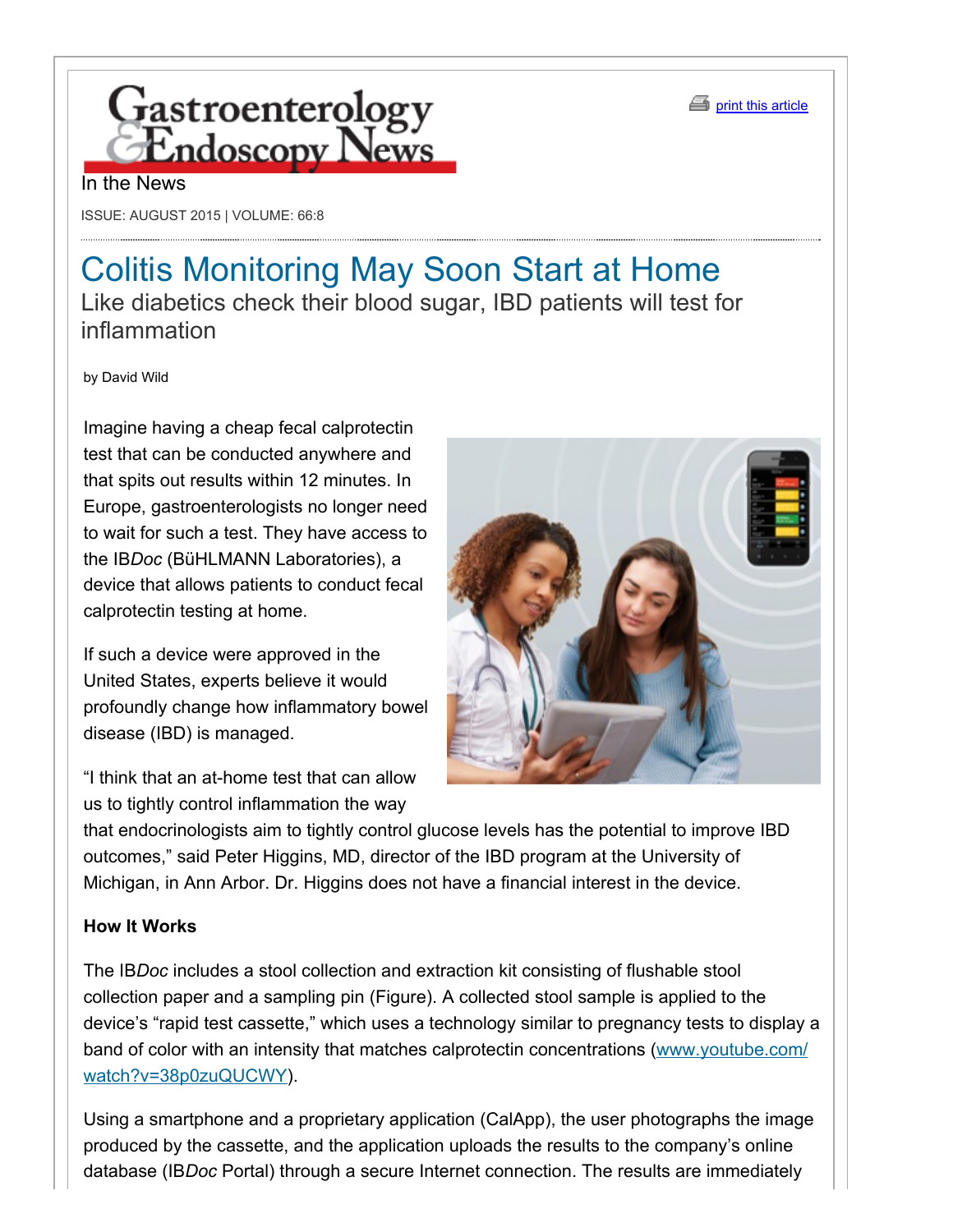

Figure. The IBDoc caprotectin home test kit.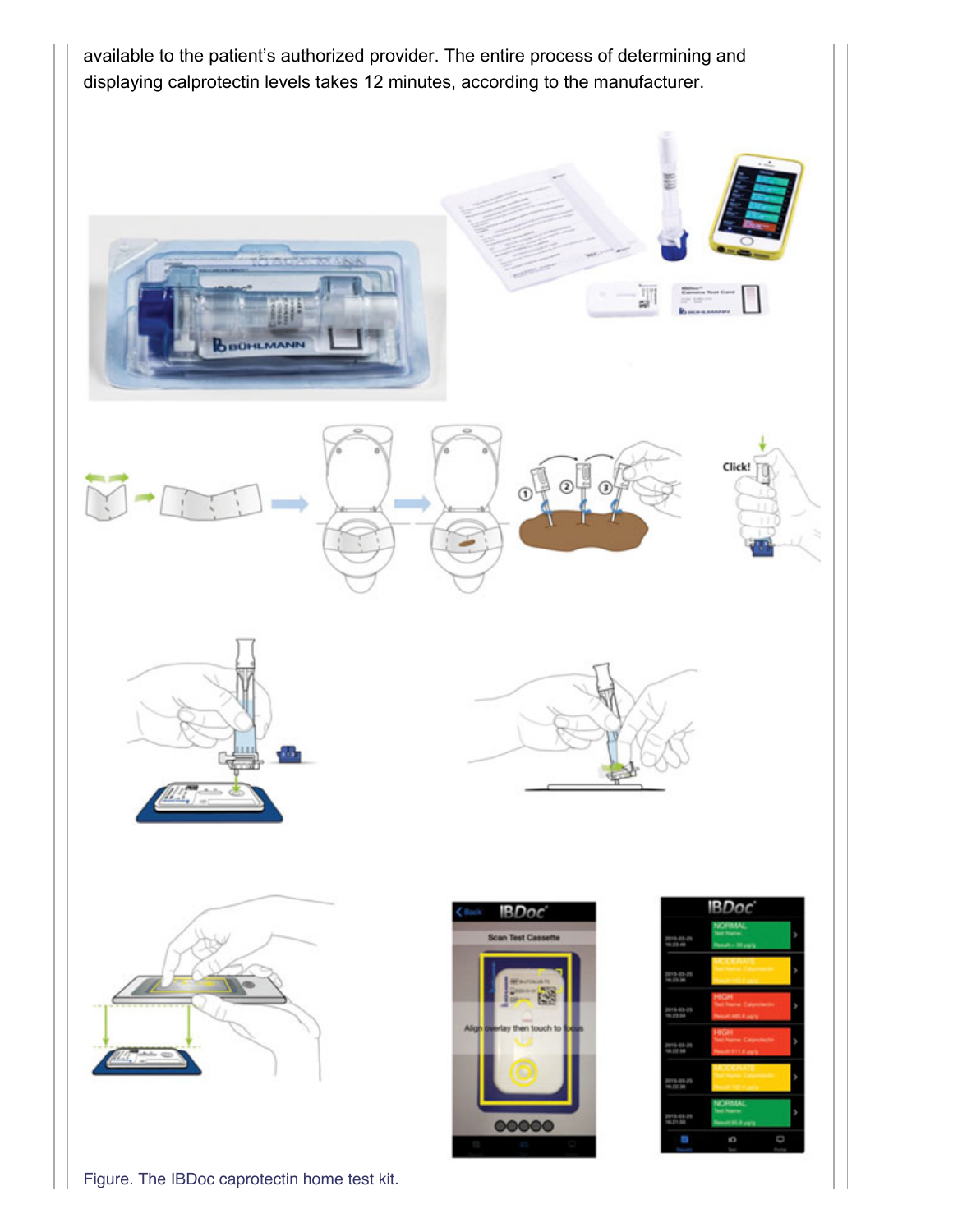### **Supporting Data**

A study of 146 patients with ulcerative colitis showed calprotectin levels that were measured using a technology identical to that in the IB*Doc* correlated well with endoscopically confirmed mucosal inflammation (*Inflamm Bowel Dis* 2013;19:1034-1042).

A trial of 25 healthy volunteers presented at the 2015 annual congress of the European Crohn's and Colitis Organisation (abstract A-1621) demonstrated that the device is userfriendly, with almost all participants performing the test successfully after one training session and 21 individuals saying they felt comfortable using a smartphone for medical testing.

Christian Moore, PhD, chief product officer at BüHLMANN Laboratories, in Schönenbuch, Switzerland, said physicians and patients are free to determine the frequency of testing, but the research has shown that fecal calprotectin levels rise roughly three months prior to a disease exacerbation (*J Crohns Colitis* 2015;9:13), so the company recommends testing every three months.

### **Getting Ahead of Disease Relapses**

Tracking fecal calprotectin at home "has a high potential to improve disease outcomes by allowing physicians and patients to get ahead of the disease before relapses occur," said Gary Lichtenstein, MD, professor of medicine in the Division of Gastroenterology at the Hospital of the University of Pennsylvania, and director of the IBD Center at the University of Pennsylvania's Perelman School of Medicine, both in Philadelphia.

Moreover, physicians could use the technology for other clinical applications, Dr. Lichtenstein said, pointing to data indicating that fecal calprotectin levels predict disease recurrence following intestinal resection (*Gastroenterology* 2015;148:938-947). "Physicians could use the test at the point of care to identify patients who might benefit from introduction of a new medical therapy or intensification of their current medical therapy postoperatively."

A rapid point-of-care fecal calprotectin test could also help guide the diagnostic workup in patients presenting with diarrhea and who could have irritable bowel syndrome (IBS) or IBD, Dr. Lichtenstein added.

Knowing which patients should undergo endoscopic evaluation is particularly important in the pediatric population, since caregivers are more reluctant to put children through endoscopic procedures, he said.

"In the future, in addition to fecal calprotectin testing, one can envision a panel of athome tests that includes other markers of inflammation, like C-reactive protein, as well as assays for measuring drug levels," he said.

Whether or not point-of-care and at-home inflammation monitoring would lead to more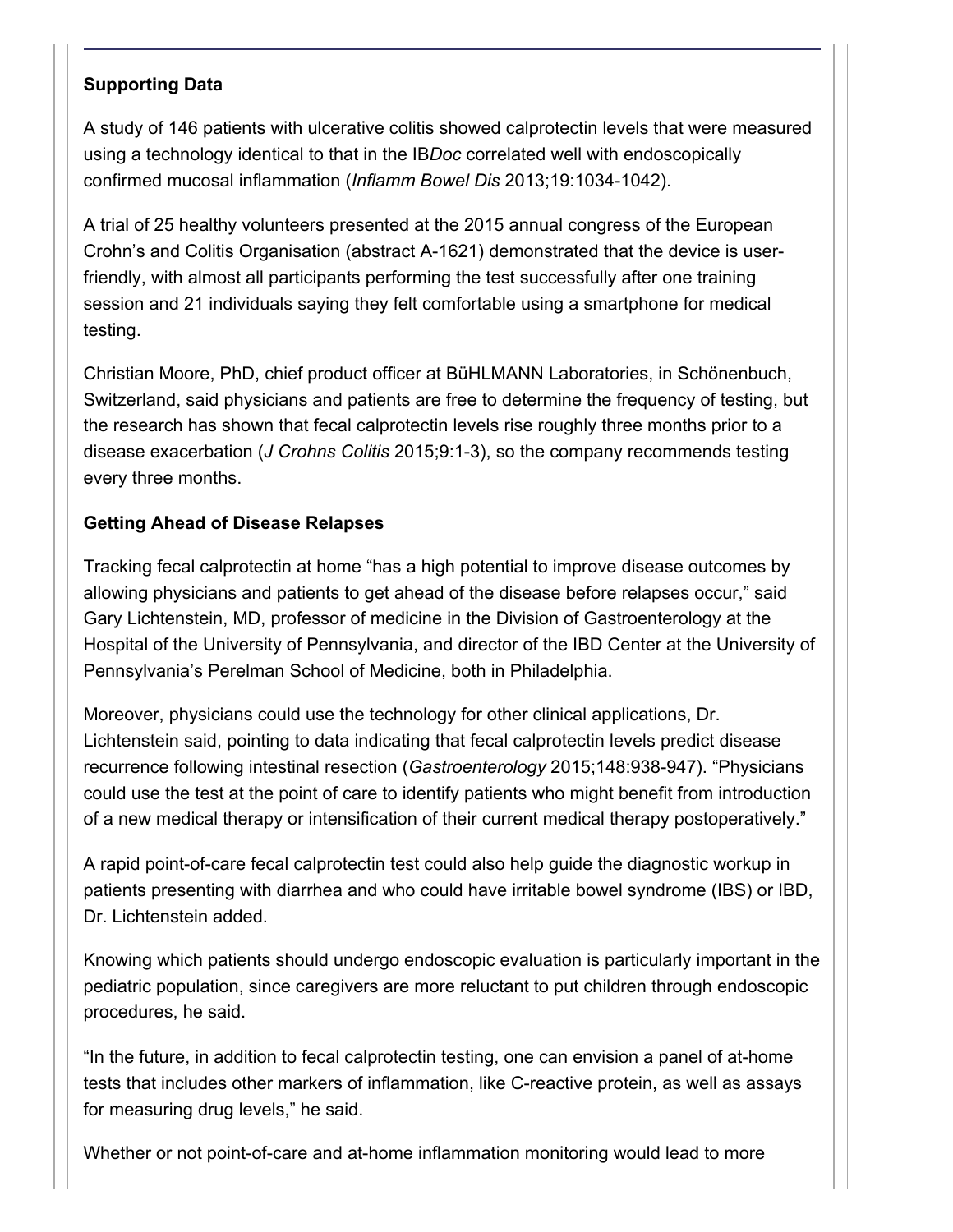efficient health care needs to be studied, Dr. Higgins said.

"In terms of reducing the need for more costly colonoscopies, I don't know if monitoring and screening with calprotectin or a similar inflammatory marker would really change the overall number of procedures we perform, but it would help us target these procedures [in] those patients who really need it," he said.

## **Empowering Patients … With Limits**

Along with the potential for better disease management, athome tests such as the IB*Doc* can also carry hazards, Dr. Lichtenstein said.

"What we don't want is for patients to see that their calprotectin levels have gone up and decide on their own to take the prednisone they have in their medicine cabinet," he said. "We should empower our patients, but not to the extent that they are making clinical decisions on their own, without appropriate guidance."

Dr. Moore said BüHLMANN Laboratories has taken steps to reduce the likelihood of these scenarios occurring by requiring that physicians initiate use of the device.

"A provider needs to create the account, define the calprotectin thresholds they are classifying as normal, moderate or high, and select the frequency of testing in collaboration with patients," Dr. Moore said. "The device allows patients to adopt an active role in their care while operating under the guidance and support of their health care professional."

Patient education can further mitigate the risk of patients misinterpreting their calprotectin levels, Dr. Higgins said. He said the prospect of improved IBD care outweighs the cost required to create any necessary safeguards.

"Employing devices that stand to improve disease outcomes is the right thing to do," Dr. Higgins said. "Our decades of experience with glucose monitoring in diabetic patients has proven tight control is a huge benefit to patients. And while prospective studies are needed to show that tight control of inflammation leads to savings in net health care costs, our experience in diabetes suggests that this could be the case."

Dr. Moore said BüHLMANN Laboratories has started pilot studies in the United States. However, he said, "as with all FDA approvals, obtaining approval can be a long process, especially for a new product category like the smartphone-based diagnostic tests. But we do hope to launch in the United States for routine applications in the next two or three years."

Dr. Moore said the per-use cost of the *IB*Doc will likely be below \$45. That is in sharp contrast with the price tag for the two fecal calprotectin tests currently approved in the United States—Genova Diagnostics' Calprotectin PhiCal ELISA and Inova Diagnostics' QUANTA Lite Calprotectin—Dr. Higgins noted.

"It's disappointing that physicians currently need to send out a stool sample for testing, and the test costs \$200 and requires 10 days to receive the results," Dr. Higgins said, adding that